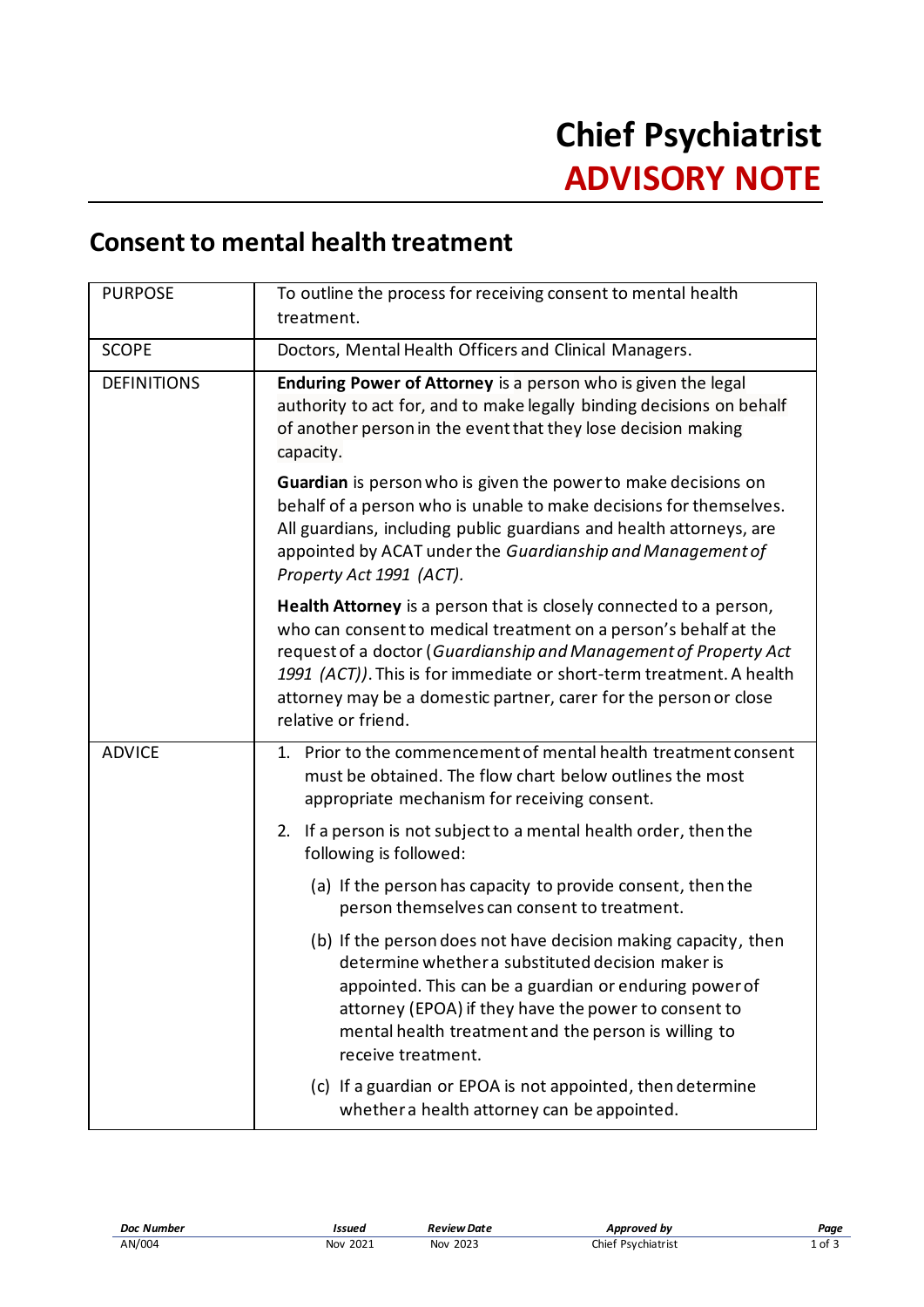|                                       | (d) If none of the above are available, then consider the option<br>of an emergency guardianship order via the Public Trustee<br>and Guardian.                                                             |
|---------------------------------------|------------------------------------------------------------------------------------------------------------------------------------------------------------------------------------------------------------|
|                                       | 3. Regardless of whether the person has decision making capacity or<br>not, if the person is unwilling to receive treatment and meets the<br>criteria for a PTO then an application for a PTO can be made. |
| <b>IMPLEMENTATION</b>                 | This Advisory will be part of orientation for all staff involved in<br>seeking consent for mental health treatment.                                                                                        |
|                                       | Services may develop their own policies and procedures to<br>implement this advice.                                                                                                                        |
| <b>RELEVANT</b><br><b>LEGISLATION</b> | <b>Mental Health Act 2015</b><br><b>Mental Health (Secure Facilities) Act 2016</b>                                                                                                                         |